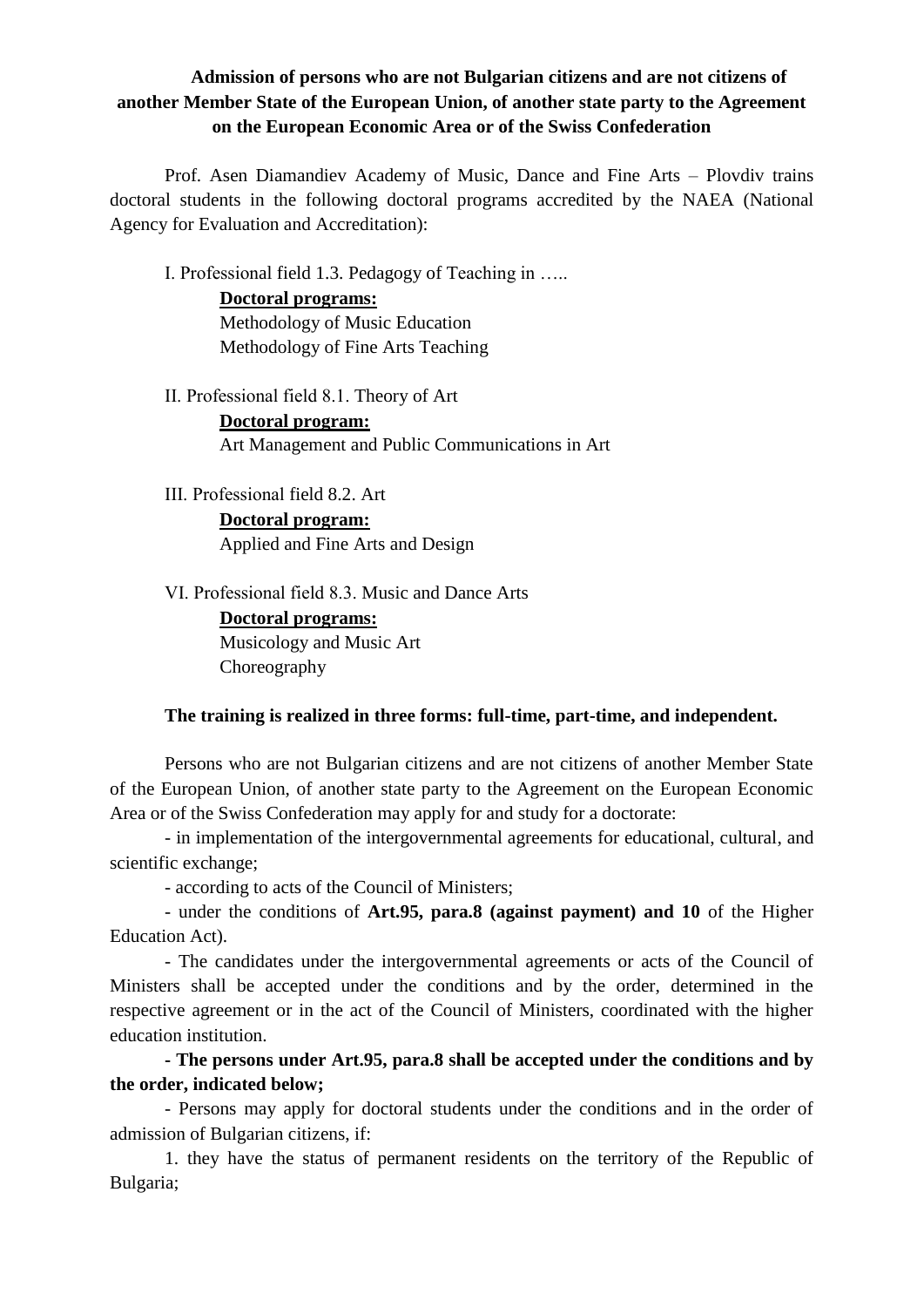- 2. they have refugee status;
- 3. they are of Bulgarian nationality.

## **ADMISSION OF FOREIGN NATIONALS AGAINST PAYMENT**

Forms of training:

# **FULL-TIME**

It is for a period of up to 3 years and has an annual fee of EUR 5,000 for all doctoral programs (*paid once upon enrollment of the doctoral student*).

There are no entrance exams.

## **The following documents shall be submitted:**

- 1. An application to the Rector, indicating the professional field, the doctoral program, and the form in which the doctoral candidate wishes to study.
- 2. Curriculum vitae (CV);
- 3. Copy of the document for higher education, Master's degree;
- 4. Certificate of recognized higher education Master's degree, if the Diploma is issued by a foreign university;
- 5. Document certifying the degree of proficiency in the Bulgarian language;
- 6. Medical certificate issued within one month before the date of application and certified by the relevant authorities in the country from which the person is applying;
- 7. Copy of the citizenship documents;
- 8. Two photos;
- 9. List of publications, if any;
- 10. **Summary of an idea for the development of scientific research** (*for scientific doctoral studies*);
- 11. For artistic and creative doctoral studies:
	- under Professional field 8.2. Art Portfolio illustrating the creative achievements of the doctoral candidate;
	- under Professional field 8.3. Music and Dance Arts DVD recording (with a minimum duration of 30 minutes) of the doctoral candidate's music or dance performance.

The documents must be legalized, translated, and certified in accordance with the provisions of the international agreements of the Republic of Bulgaria with the country in which they were issued, and in the absence of such  $-$  in the general order for legalizations, translations, and certifications of documents and other papers.

The application and the submitted materials shall be discussed within 14 days from the submission of the documents by the Departmental Council of the Department in which the doctoral student wishes to study.

With the approval of the Departmental Council, the Head of the Department shall make a proposal to the Faculty Council, which shall include the topic of the dissertation, the supervisor, the scientific field, and the individual work plan of the doctoral student.